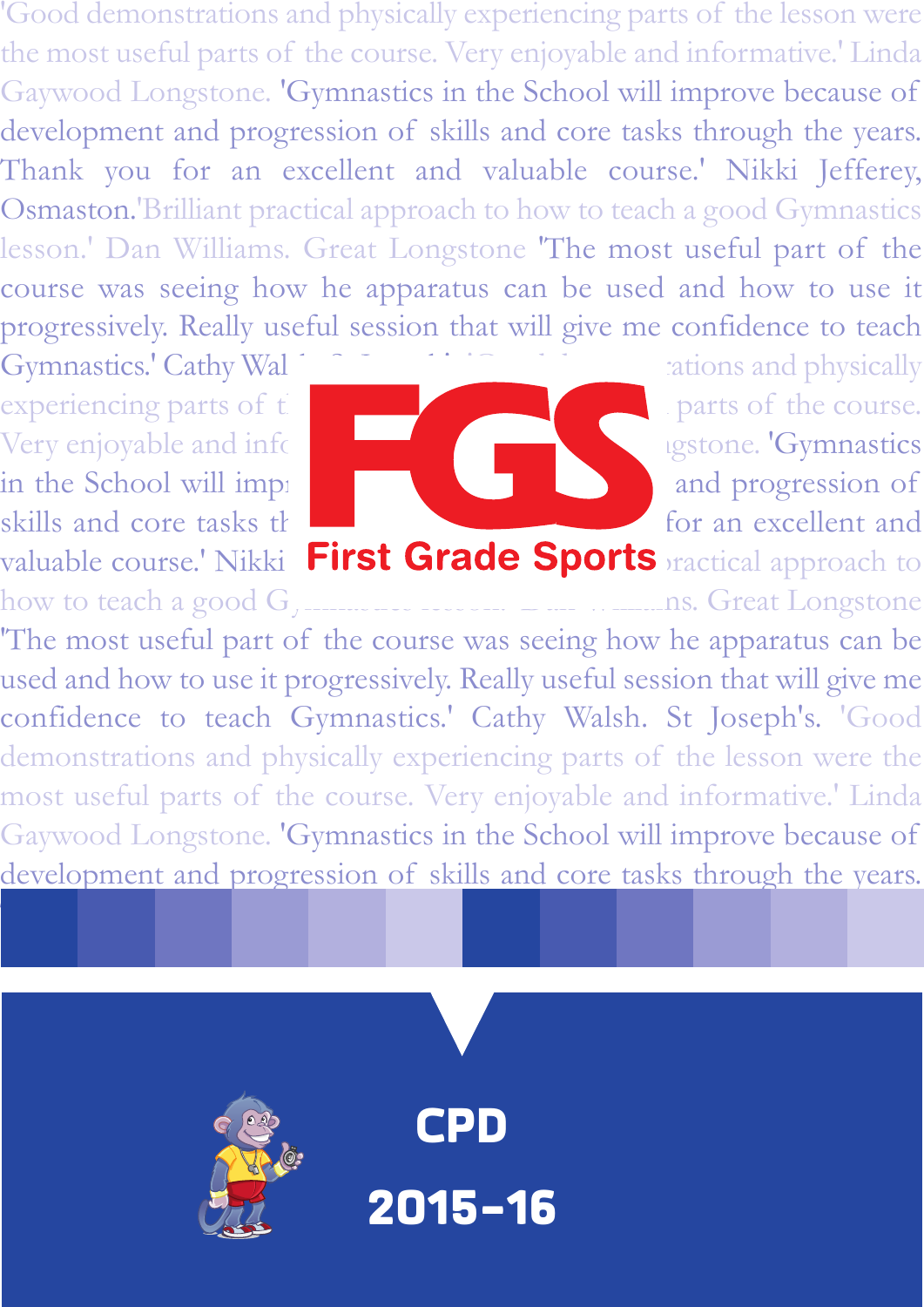## **Welcome**

**Thank you foryour interest in our CPD programme for Physical Education. Ourcourses are designed to give yourstaff practical ideasfor deliveryin a number of different activities. Attendees on ourcourses, will gain confidence in their abilityto deliver high qualitysessions, further underpinned by having the opportunityto use ourschemes of work and lesson plans where required**

**Coursescan be organised to suit the individual needs ofyourschool or for a cluster ofschools, mostcourses are available astwilight, half day or full day packages.**

**Thanks again foryour interest in First Grade Sports, please do not hesitate to contact me, should you wish to discussyour requirementsin further detail.**

#### **Jodie Smith**

**Director and Lead PE Practitioner**



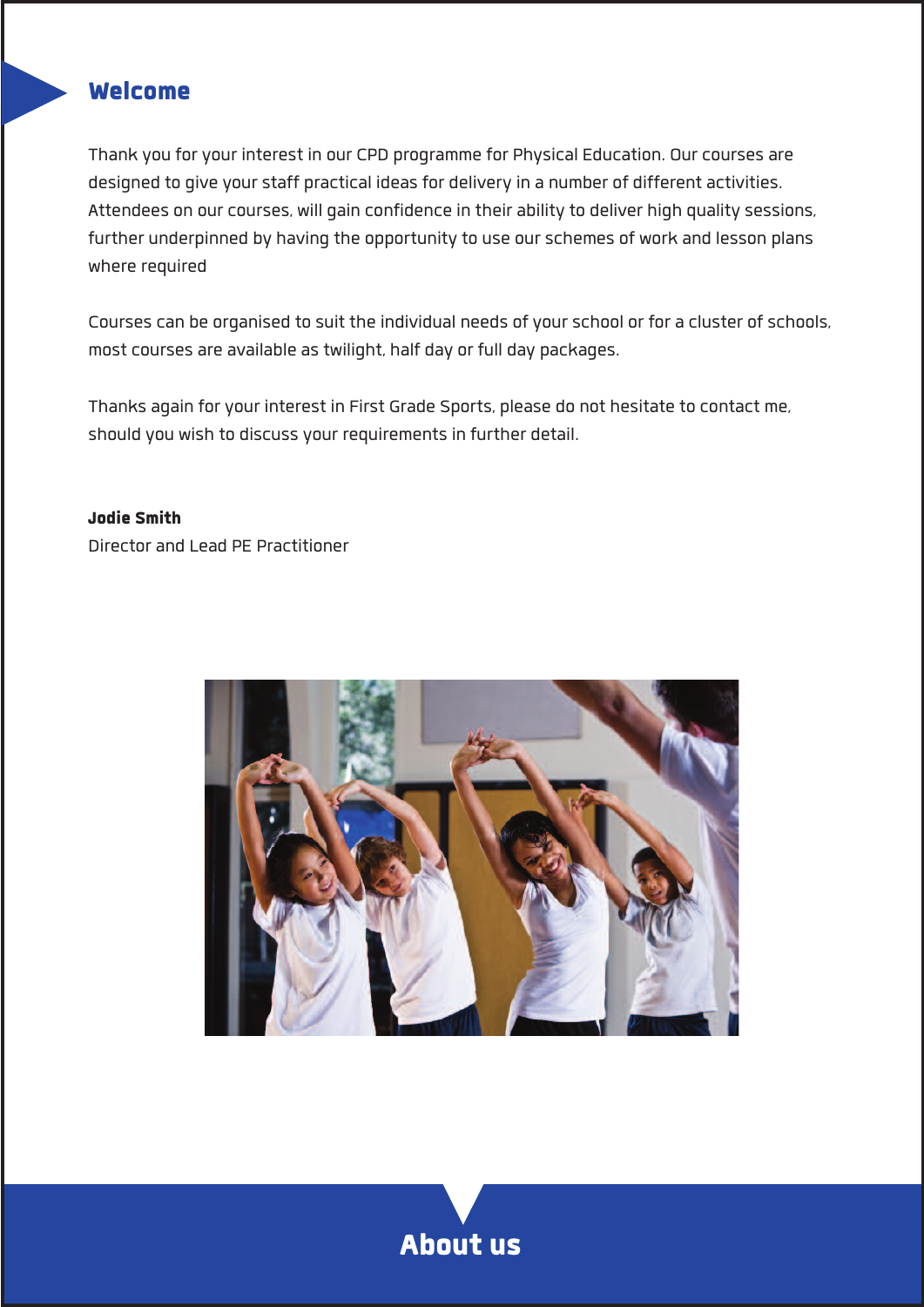### **Assessment in PE**

| Course Title           | Assessment in PF |
|------------------------|------------------|
| Key Stage              | Key Stage 1 & 2  |
| <b>Target Audience</b> | <b>Teachers</b>  |

#### **Workshop Description**

**Candidates will be shown examples of how to show progressin PE using the new PE curriculum asthe framework.**

#### **Outcomes**

**Bythe end of the workshop delegatesshould:**

- **• Know how to measure pupils achievement in all areas of the PE National Curriculum.**
- **• Know how to measure progress within a lesson and within a block of work.**
- **• Identify gifted and talented pupils and ensure that these pupilscontinue to progress**
- **• Ensure that all pupilsshow progressin all PE curriculum areas.**

# **Gymnastics**

| Course Title           | Gymnastics                              |
|------------------------|-----------------------------------------|
| Key Stage              | Foundation, Key Stage 1 and Key Stage 2 |
| <b>Target Audience</b> | Teachers/ Teaching Assistants           |
| Resource               | Gymnastics resources                    |
|                        | <b>Gymnastics Lesson Plans</b>          |

#### **Workshop Description**

**This workshop and resource is designed to assist the teaching of Gymnastics. There will be practical** examples of the core skills and core tasks used. Candidates will also be shown examples of how they could **structure** and deliver a high quality Gymnastics session.

#### **Outcomes**

**Bythe end of the workshop delegates will:**

- **- be familiar with the Gymnastics Resource**
- **- be confident to teach the core skillsin Gymnastics**
- **- be familiar with the core tasks**
- **- have learnt different types of rolls and how to support them**
- **- know how to ensure progression acrossthe year groups**
- **- be equipped to plan and deliver Gymnasticsin the curriculum**

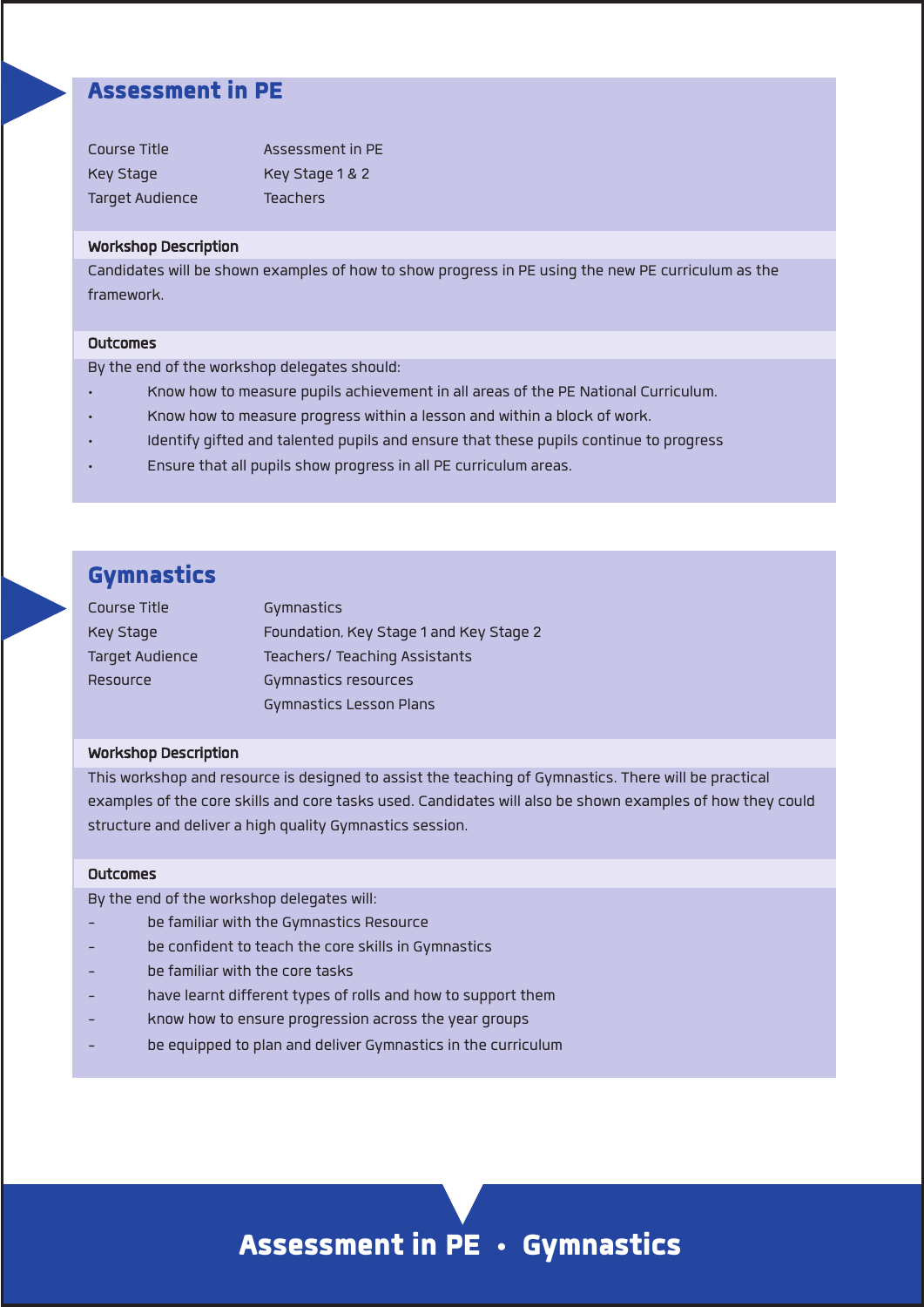# **Gymnastics Apparatus**

| Course Title    | Gymnastics Apparatus                 |
|-----------------|--------------------------------------|
| Key Stage       | Key Stage 1 & 2                      |
| Target Audience | <b>Teachers</b>                      |
| Resource        | Apparatus cards and Gymnastics cards |

#### **Workshop Description**

Candidates will be shown how to set out apparatus safely with a class of pupils. The workshop will also help **candidatesto feel more confident about using apparatus with a class. Candidates will learn how to organise the apparatus and how to set objectivesto ensure progression.**

#### **Outcomes**

**Bythe end of the workshop delegatesshould:**

- **• feelconfident getting out, using and putting away Gymnastics equipment with pupils.**
- **• Know the safety and risk assessment procedure.**
- **• Be able to set Objectives and Core Tasksto ensure progression.**
- **• Know how to organise and structure an apparatus Gymnasticssession**

### **Mini Movers**

| Course Title           | Mini Movers                   |
|------------------------|-------------------------------|
| Key Stage              | Foundation & Key Stage 1      |
| <b>Target Audience</b> | Teachers/ Teaching Assistants |
| Resource               | Mini Movers - Session plans   |

#### **Workshop Description**

**This workshop is designed to give candidatesideasfor how to improve gross and fine motorskillsfor Foundation and Key Stage 1 pupils. Objectives are achieved through movement to music and using Gymnastics apparatus. Unitsinclude Storytime, Movement to music, The Body, Fine & gross motorskills, objectcontrol and competition. The course and resource willshow candidates how to ensure that pupils continue to progress.**

#### **Outcomes**

**Bythe end of the workshop delegates will:**

- **- be familiar with the Mini moversresource and understand how thiscan enhance the delivery fundamental movementskills.**
- **- Be able to see some of the sessionsin action**
- **- Understand how to ensure all pupils are developing theirskills and progressing**
- **- be equipped to plan and deliver Gymnasticsin the curriculum**

# **Gymnastics Apparatus • Mini Movers**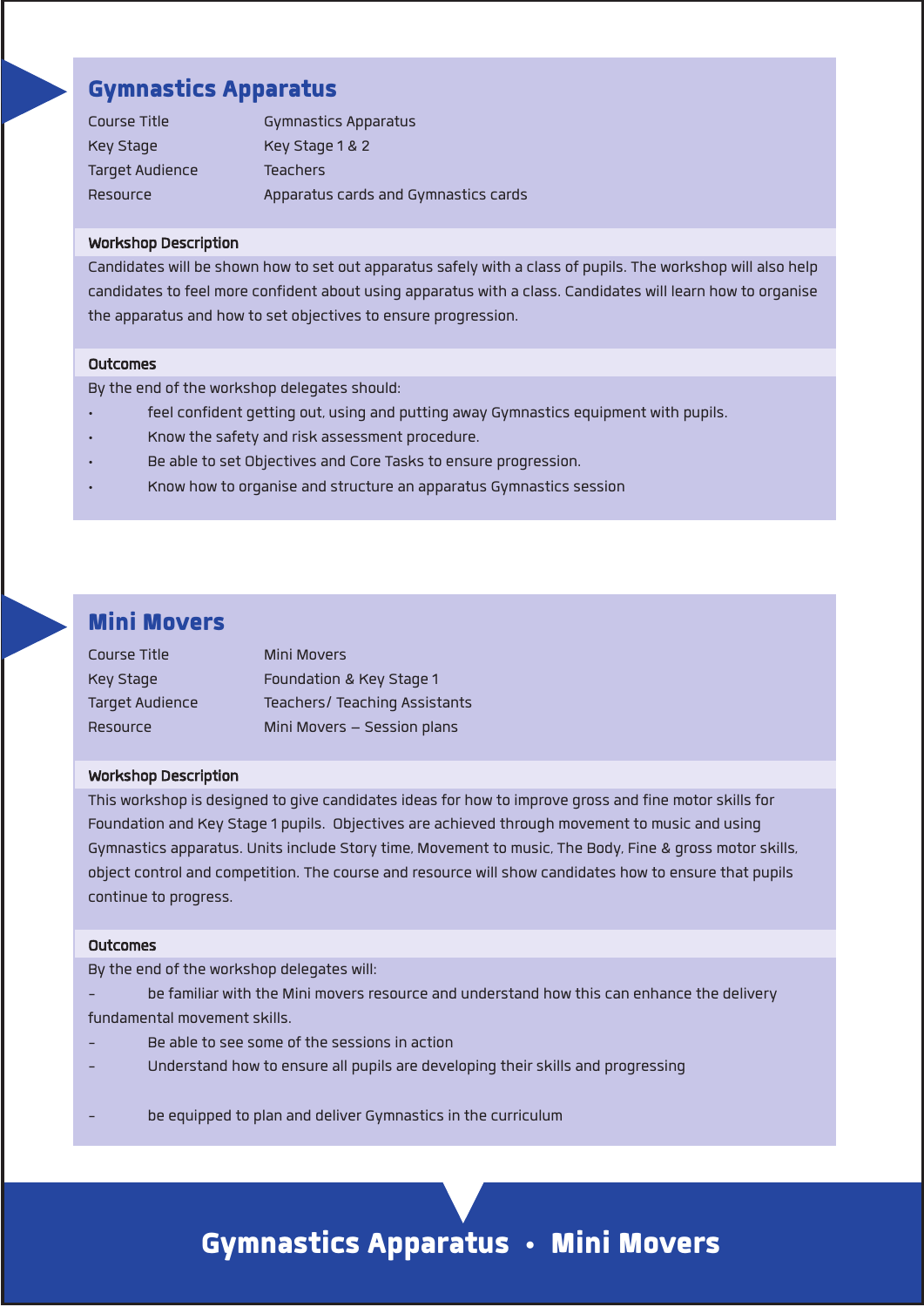## **Key Stage 1 Dance**

| Course Title           | Key Stage 1 Dance             |
|------------------------|-------------------------------|
| Key Stage              | Key Stage 1                   |
| <b>Target Audience</b> | Teachers/ Teaching Assistants |
| Resource               | Key Stage 1 Dance Resource    |

#### **Workshop Description**

There has been great demand for support with the delivery of high quality Dance lessons. This workshop will **introduce teachersto the KS1 Dance resource, designed to provide support for the delivery of Dance within the curriculum. The workshop is delivered practically, allowing candidatesto see how the resource worksin action and to learn central Dance phrases used within the unit.**

**These units of work have been produced to provide a framework which teachers and supportstaffcan easily use to ensure children get the best possible experience. There are 6 themed sections: Weather, Celebrations, Toys, The Snail and the Whale, Bodies and Creepy Crawlies.**

#### **Outcomes**

**Bythe end of the workshop delegates will:**

- have an overview of the KS1 Dance Resource and understand how they can use it as a planning and **deliverytool for Dance**
- **- have an enhanced understanding of how to deliver Dance in the curriculum feel more confident and better equipped to deliver Dance**

# **Key Stage 2 Dance**

| Course Title    | Key Stage 2 Dance             |
|-----------------|-------------------------------|
| Key Stage       | Key Stage 2                   |
| Target Audience | Teachers/ Teaching Assistants |
| Resource        | <b>KS2 Dance Resource</b>     |

#### **Workshop Description**

There has been great demand for support with the delivery of high quality Dance lessons. This workshop will **introduce teachersto the KS2 Dance resource, designed to provide support for the delivery of Dance within the curriculum. The workshop is delivered practically, allowing candidatesto see how the resource worksin action and to learn central Dance phrases used within the unit.**

**These units of work have been produced to provide a framework which teachers and supportstaffcan easily use to ensure children get the best possible experience. There are 6 themed sections: Musicals, Waves, Shapes, Space, Electricity and Rock n Roll.**

#### **Outcomes**

**Bythe end of the workshop delegates will:**

- have an overview of the KS2 Dance Resource and understand how they can use it as a planning and **deliverytool for Dance**
- **- have an enhanced understanding of how to deliver Dance in the curriculum**
- **- feel more confident and better equipped to deliver Dance**

# **Key Stage 1 Dance • Key Stage 2 Dance**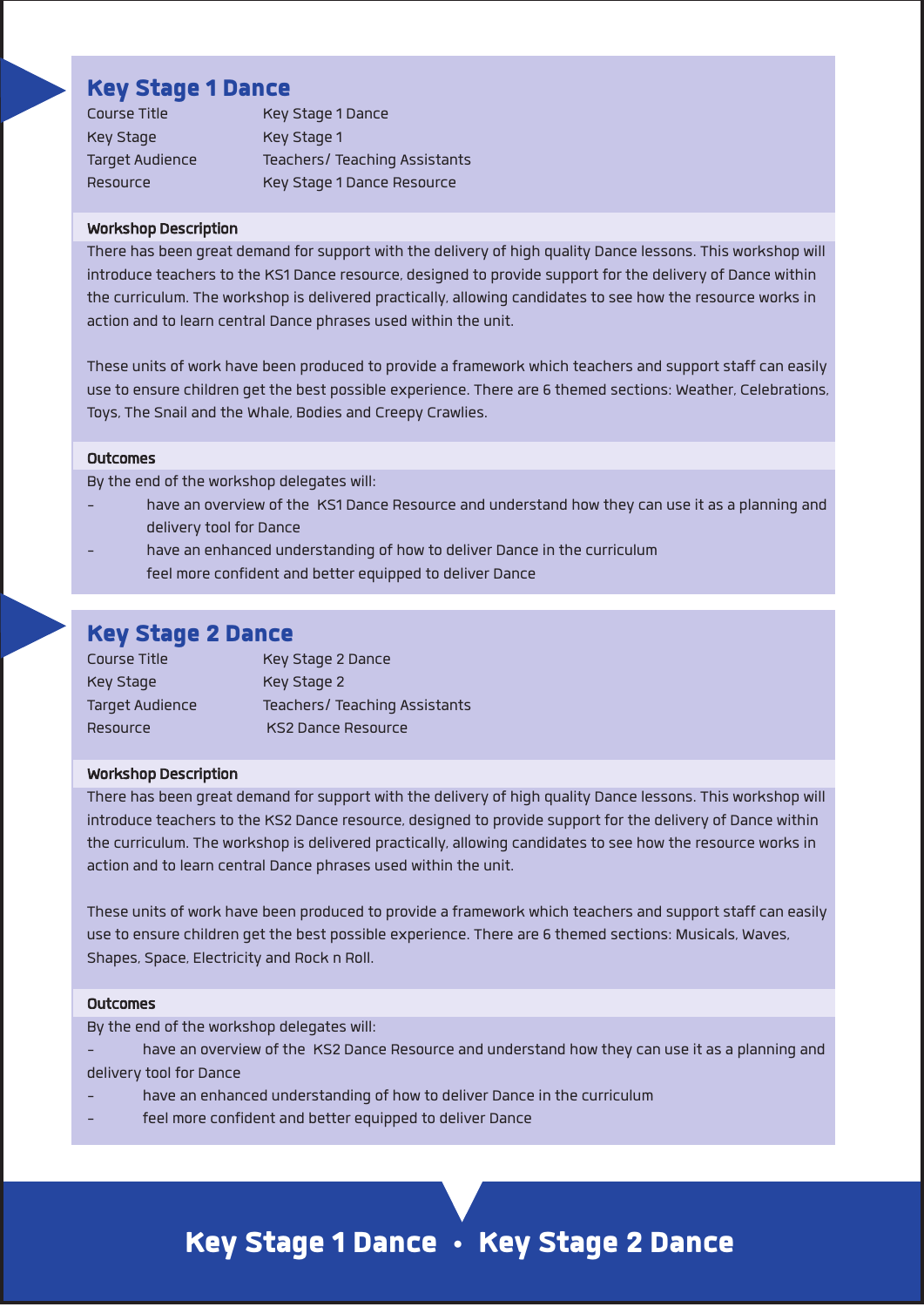### **Dance Choreography**

| Course Title           | Dance Choreography                           |
|------------------------|----------------------------------------------|
| Key Stage              | Foundation, Key Stage 1 & 2                  |
| <b>Target Audience</b> | Teacher, Teaching Assistant or ASC Organiser |
| Resource               | Dance Choreography booklet                   |

#### **Workshop Description**

This workshop is designed for those candidates who are participating in a Dance Festival. The workshop will provide some practical ideas to help Choreograph a Dance piece for an event or Festival. Ideas will all be **related to the chosen theme and willshow candidates how to develop an idea from a chosen stimulus.**

#### **Outcomes**

**Bythe end of the workshop delegates will:**

- **- Provide ideas & stimulusfor a themed Dance festival**
- **- To provide an understanding of how to develop dance from differentstimulus**
- **- Know how to develop an idea to choreograph a Dance piece**

### **Midday Supervisor Training**

| Course Title    | Midday Supervisor Training |
|-----------------|----------------------------|
| Key Stage       | N/A                        |
| Target Audience | Lunchtime support staff    |
| Resource        | N/A                        |

#### **Workshop Description**

**This workshop is designed to tackle some of the issuesthatcrop up at lunchtime by promoting a positive playing environment. Candidates will discusssolutionsto a number ofchallenges presented at playtimes.**

#### **Outcomes**

**Bythe end of the workshop delegates will:**

- **- Have ideas of how to promote positive playtimes**
- **- Gain some ideas of how itcan be implemented in yourschool**
- **- Have the opportunityto experience some of the activities within the programme**

**Dance Choreography • Midday Supervisor Training**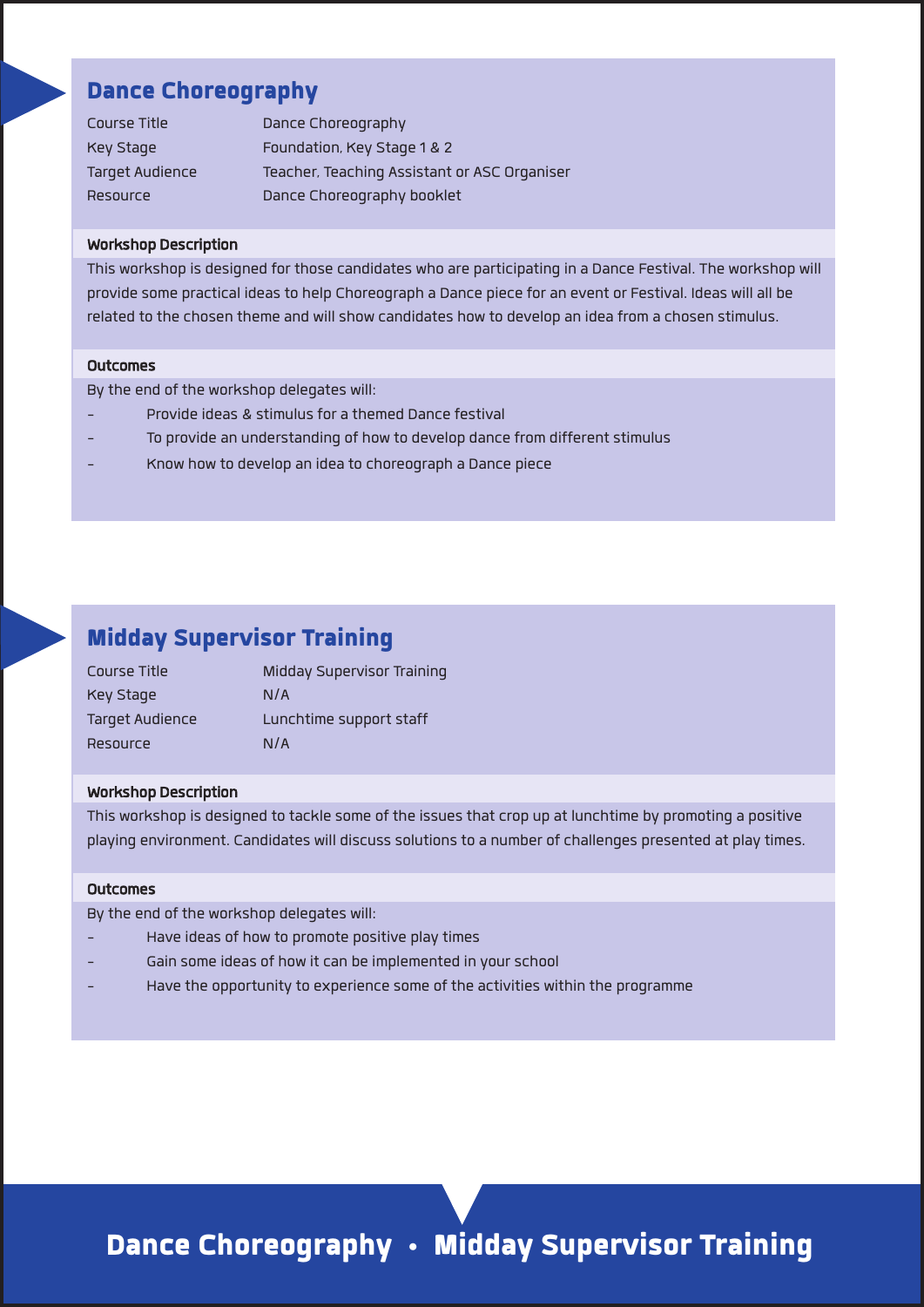# **Multi Skills Training**

| Course Title           | Multi Skills Training            |
|------------------------|----------------------------------|
| Key Stage              | Early Years & Key Stage 1        |
| <b>Target Audience</b> | Teachers/Teaching Assistants     |
| <b>Resource</b>        | Booklet notes and session ideas. |

#### **Workshop Description**

**Candidates will experience some of the methods used to deliver high quality Multi Skillssessions. Locomotor**  $s$ kills, object control and competition will be covered, showing practical examples for how this can be **delivered.**

#### **Outcomes**

**Bythe end of the workshop delegates will:**

- **- Have practical ideasfor delivering High quality Multiskillssessions**
- **- Have an enhanced understanding of how to deliver Multi Skillsin the curriculum**
- **- Know how to ensure that all pupils are progressing**